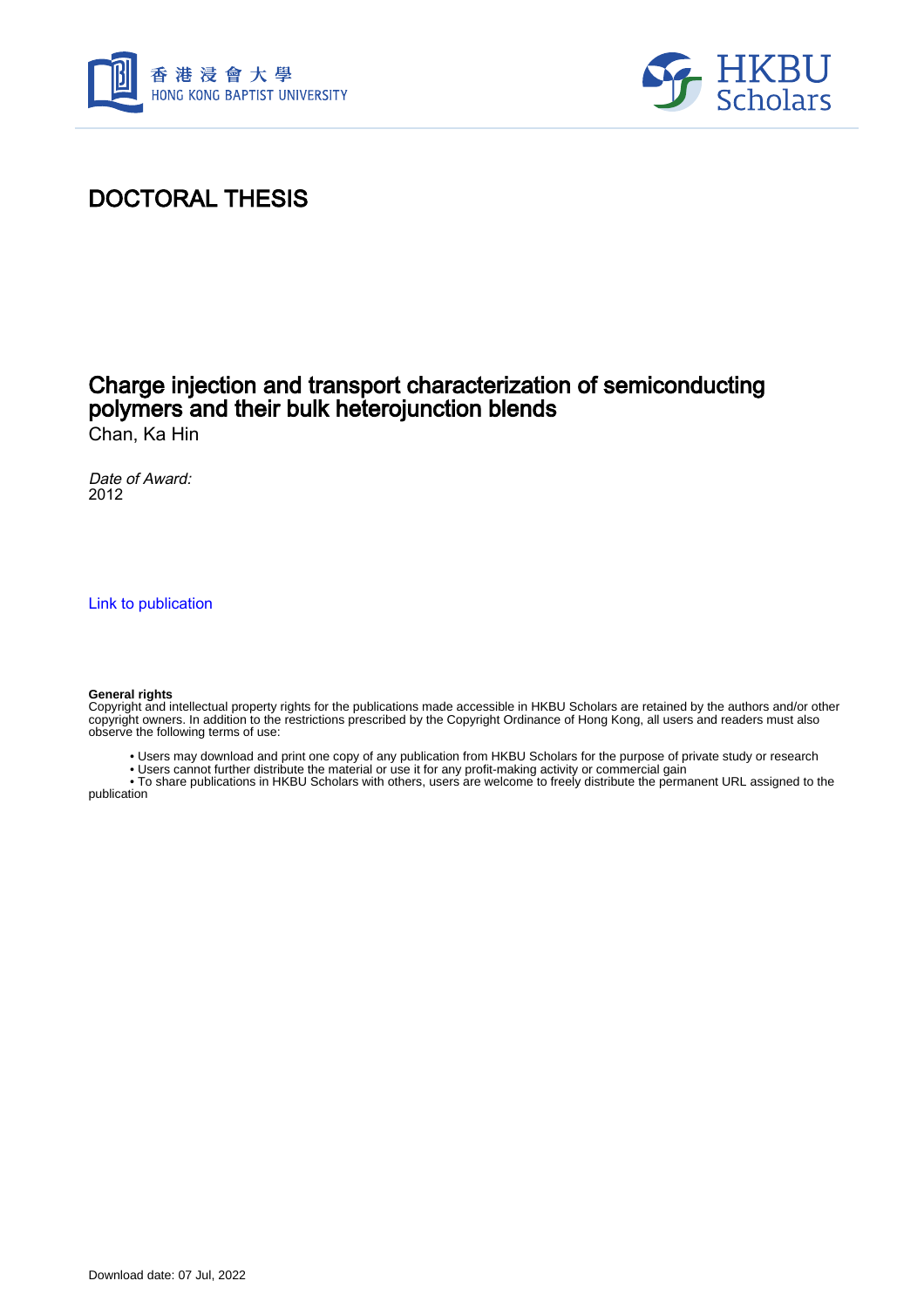### **Charge Injection and Transport Characterization of Semiconducting**

#### **Polymers and Their Bulk Heterojunction Blends**

CHAN Ka Hin

A thesis submitted in partial fulfillment of the requirements

for the degree of

Doctor of Philosophy

Principal Supervisor: Prof. SO Shu Kong

Hong Kong Baptist University

September 2012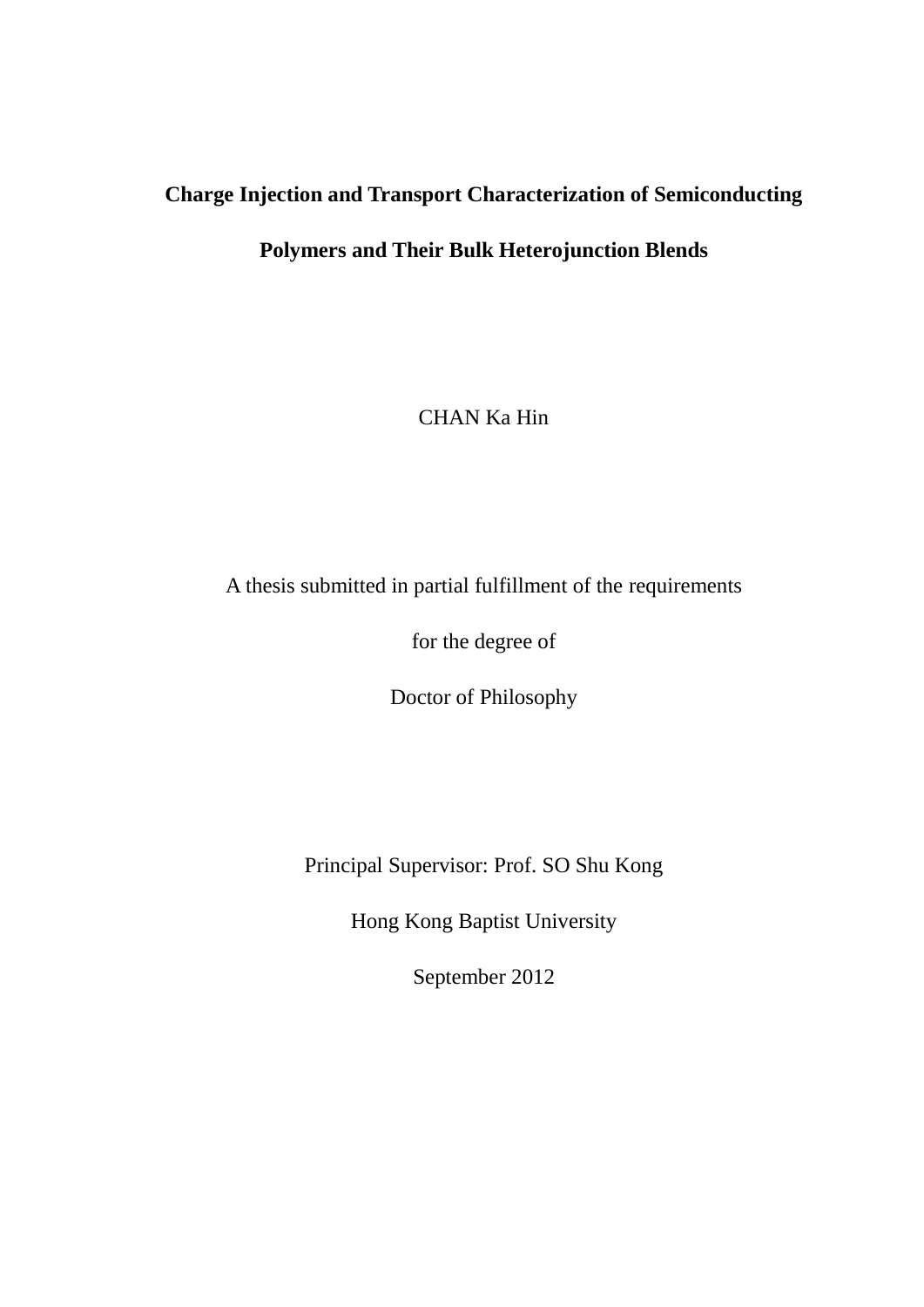#### **Abstract**

This thesis presents the charge injection and transport properties of organic photovoltaic (OPV) polymers and their bulk heterojunction (BHJ) blends, and their relationship to the operating mechanisms of OPV cells. Four independent techniques were employed to investigate the properties. They are time-of-flight (TOF), current-voltage (*J-V*) measurements, dark-injection space-charge-limited current (DI-SCLC) and admittance spectroscopy (AS). The OPV polymers under investigation were poly[N-9"-hepta-decanyl-2,7-carbazole-alt-5,5-(4',7'-di-2-thienyl-2',1',3'-benzo thiadiazole)] (PCDTBT), poly(3-hexylthiophene) (P3HT), poly(2-methoxy-5-(3'-7' dimethyloctyloxy)-1,4-phenylenevinylene) (MDMO-PPV), and their BHJ blends.

Three transition metal oxides (TMOs), namely, molybdenum (VI) oxide  $(MoO<sub>3</sub>)$ , vanadium (V) oxide  $(V_2O_5)$  and tungsten (VI) oxide (WO<sub>3</sub>), were used as materials for hole injection layers (HILs) for pristine OPV polymers. For PCDTBT, both  $MoO<sub>3</sub>$  and  $V<sub>2</sub>O<sub>5</sub>$  can form quasi-Ohmic contacts. WO<sub>3</sub> forms a poor contact due to a large injection barrier. Charge injection is more complex in P3HT, electron leakage and interfacial charge transfer (CT) occur during measurements. The electron leakage can be suppressed by inserting an electron blocking and trapping (EB & ET) layer between the active layer and the Au cathode. However, for the interfacial CT, it can only be prevented by a suitable choice of HIL.

For charge transport, AS can be used to study all the OPV polymers and their BHJ blends, while DI-SCLC can only be applied to the pristine polymers. For the pristine OPV polymers, the extracted hole mobilities are in good agreement among three independent techniques (TOF, DI-SCLC and AS). For the BHJ blends, the hole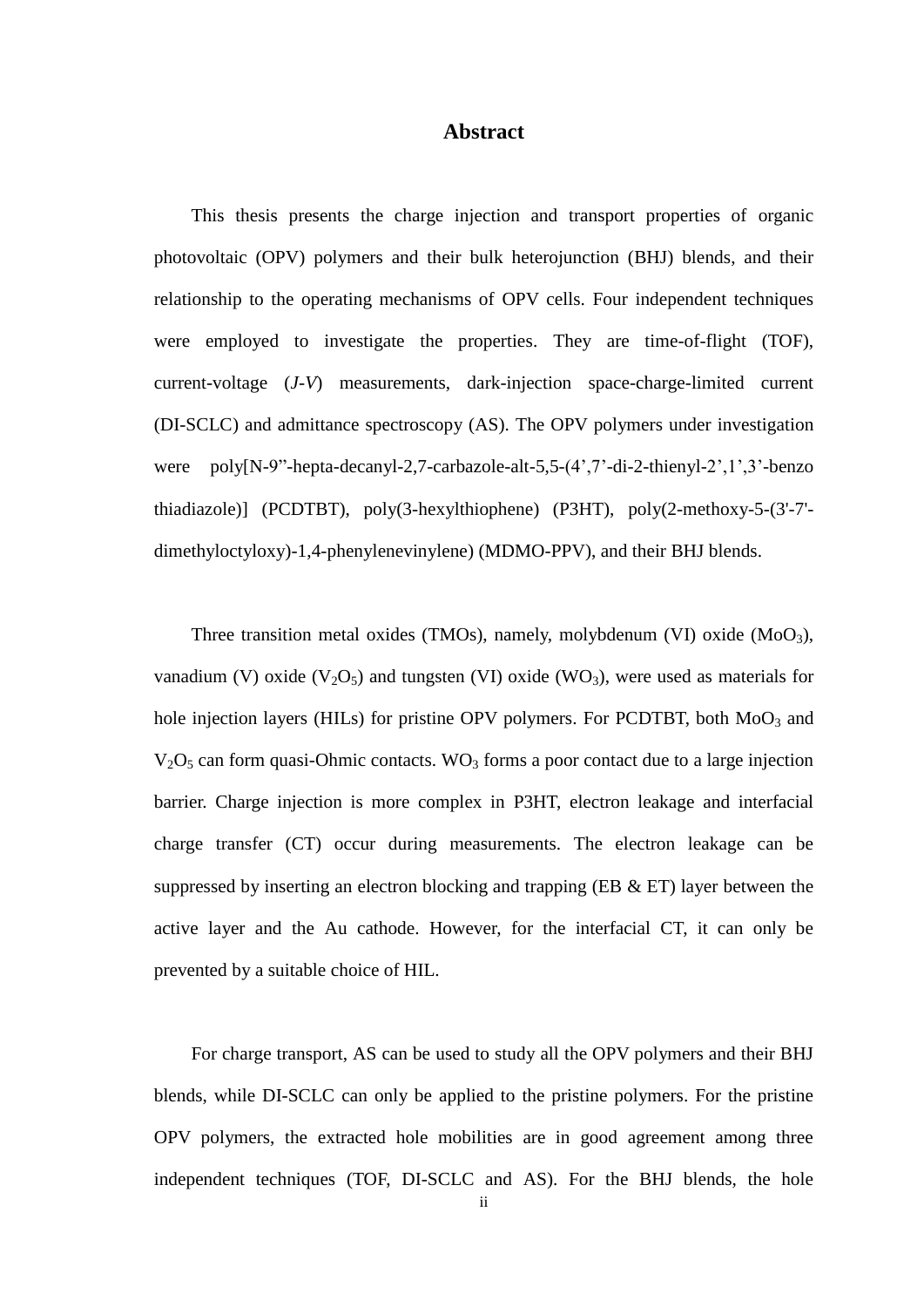mobilities of  $P3HT:PC_{61}BM$  were found to be independent of the composition, while it is ratio dependent for PCDTBT:PC $_{71}$ BM. We found that in the BHJ blend for  $P3HT:PC_{61}BM$ , the P3HT domains were well-connected. However, for the amorphous PCDTBT: $PC_{71}$ BM films, the hole transport pathways are easily blocked by the acceptors. Temperature dependent measurements were also carried out in order to obtain the energetic disorders  $(\sigma)$  of the polymers and BHJ blends. Since P3HT is polycrystalline film,  $\sigma$  is found to be the smallest. Furthermore, it is also observed that *σ* of both BHJ blends are independent of the composition.

Apart from charge transport and injection studies, the OPV performances of BHJ blends were also investigated. Correlations were established between the performances and the transport properties of donor materials. For the BHJ blends with larger  $\sigma$ , the fill factor of OPV cells is reduced due to the larger recombination rate at the tailed states of the DOS.

Finally, the effects of di(ethylene glycol) (DEG) treatment on PEDOT:PSS layer were studied. We found that the roughness of PEDOT:PSS increased after the DEG treatments. OPV cells with DED-treated PEDOT:PSS layer have enhanced short-circuit currents density and power conversion efficiency due to improved charge collection.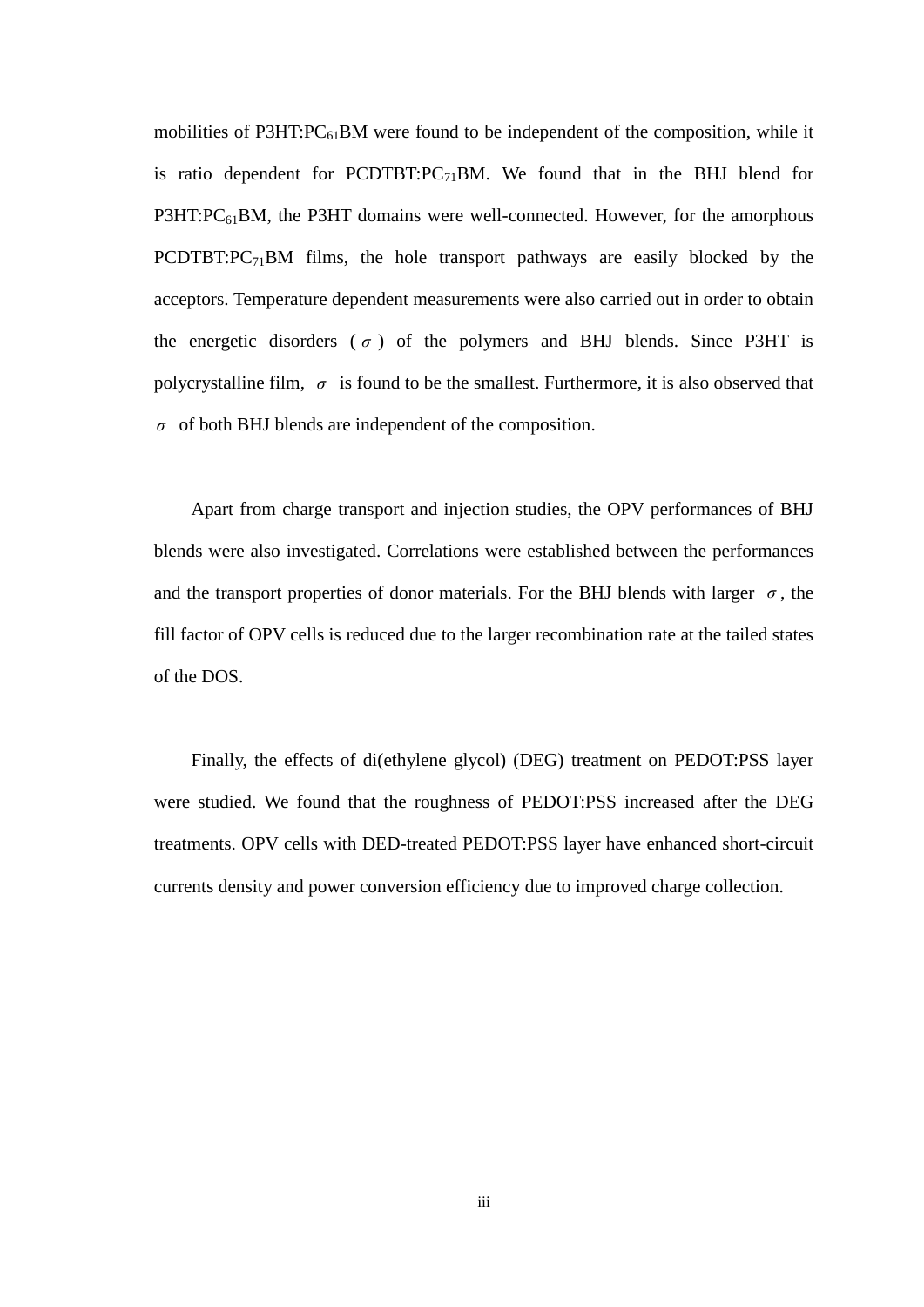#### **Table of Contents**

| Declaration           |                                                                | $\mathbf{i}$ |  |
|-----------------------|----------------------------------------------------------------|--------------|--|
| Abstract              |                                                                | ii           |  |
| Acknowledgements      |                                                                |              |  |
| Table of Contents     |                                                                | vi           |  |
| List of Figures       |                                                                | $\mathbf X$  |  |
| <b>List of Tables</b> |                                                                | xviii        |  |
| <b>Chapter 1</b>      | <b>Introduction</b>                                            | $\mathbf{1}$ |  |
| <b>Chapter 2</b>      | <b>Theories</b>                                                | 8            |  |
| 2.1                   | Structure and Electronic Properties of Semiconducting Polymers | 8            |  |
| 2.2                   | Mechanism of Charge Injection and Transport                    |              |  |
|                       | <b>Hopping Transport</b><br>2.2.1                              | 12           |  |
|                       | <b>Gaussian Disorder Model</b><br>2.2.2                        | 15           |  |
|                       | <b>Electronic Properties of Interfaces</b><br>2.2.3            | 18           |  |
|                       | Hopping-Based Injection<br>2.2.4                               | 24           |  |
| 2.3                   | Current-voltage Characteristics of Organic Semiconductors      |              |  |
|                       | 2.3.1 Space-charge-limited Current                             | 26           |  |
|                       | 2.3.2<br>Dark-injection Space-charge-limited Current           |              |  |
|                       | Transient                                                      | 29           |  |
| 2.4                   | Frequency Domain Response of Organic Semiconductors            |              |  |
|                       | <b>Admittance Spectroscopy</b><br>2.4.1                        | 33           |  |
|                       | <b>Impedance Spectroscopy</b><br>2.4.2                         | 38           |  |
| 2.5                   | Mechanism of Organic Photovoltaic Cells                        | 41           |  |
|                       | Working Principles of OPV Cells<br>2.5.1                       | 41           |  |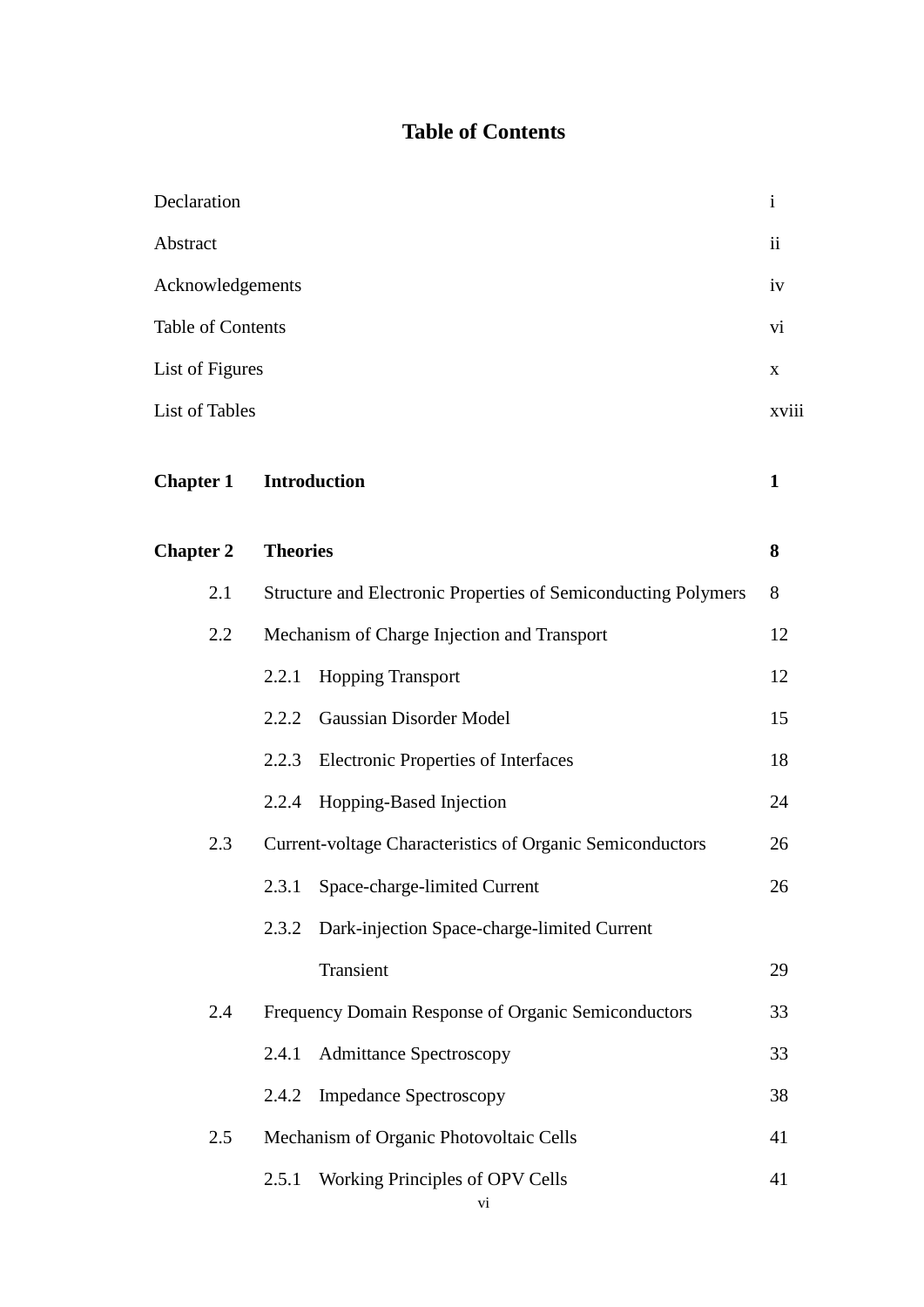|                  |       | 2.5.2 Equivalent Circuit of an OPV cell               | 46 |
|------------------|-------|-------------------------------------------------------|----|
|                  | 2.5.3 | <b>Limiting Factors of OPV Cells</b>                  | 48 |
| 2.6              |       | <b>Basic Principles of Photoemission Spectroscopy</b> | 53 |
|                  | 2.6.1 | <b>Ultra-violet Photoemission Spectroscopy</b>        | 55 |
|                  |       | 2.6.2 X-ray Photoemission Spectroscopy                | 59 |
| 2.7              |       | Basic Principles of X-ray Diffraction                 | 61 |
|                  |       |                                                       |    |
| <b>Chapter 3</b> |       | <b>Experimental Details</b>                           | 63 |
| 3.1              |       | <b>Material Purification</b>                          | 63 |
|                  | 3.1.1 | <b>Small Molecular Materials</b>                      | 63 |
|                  | 3.1.2 | <b>Polymeric Materials</b>                            | 65 |
| 3.2              |       | <b>Sample Preparation</b>                             | 67 |
|                  | 3.2.1 | <b>Substrate Preparation</b>                          | 67 |
|                  | 3.2.2 | Film Deposition                                       | 69 |
|                  |       | 3.2.2.1<br><b>Spin Coating</b>                        | 69 |
|                  |       | PEDOT:PSS Deposition<br>3.2.2.1.1                     | 69 |
|                  |       | OPV Polymers/Bulk Heterojunction<br>3.2.2.1.2         |    |
|                  |       | <b>Blends Deposition</b>                              | 71 |
|                  |       | 3.2.2.2<br><b>Thermal Evaporation</b>                 | 73 |
|                  |       | <b>Sample Patterning</b><br>3.2.2.3                   | 75 |
| 3.3              |       | <b>Sample Measurements</b>                            | 76 |
|                  | 3.3.1 | Time-of-flight Measurement                            | 76 |
|                  | 3.3.2 | <b>Current-voltage Measurement</b>                    | 79 |
|                  | 3.3.3 | Dark-injection Space-charge-limited Current           | 80 |
|                  | 3.3.4 | <b>Admittance Spectroscopy</b>                        | 82 |
|                  | 3.3.5 | <b>Impedance Spectroscopy</b>                         | 84 |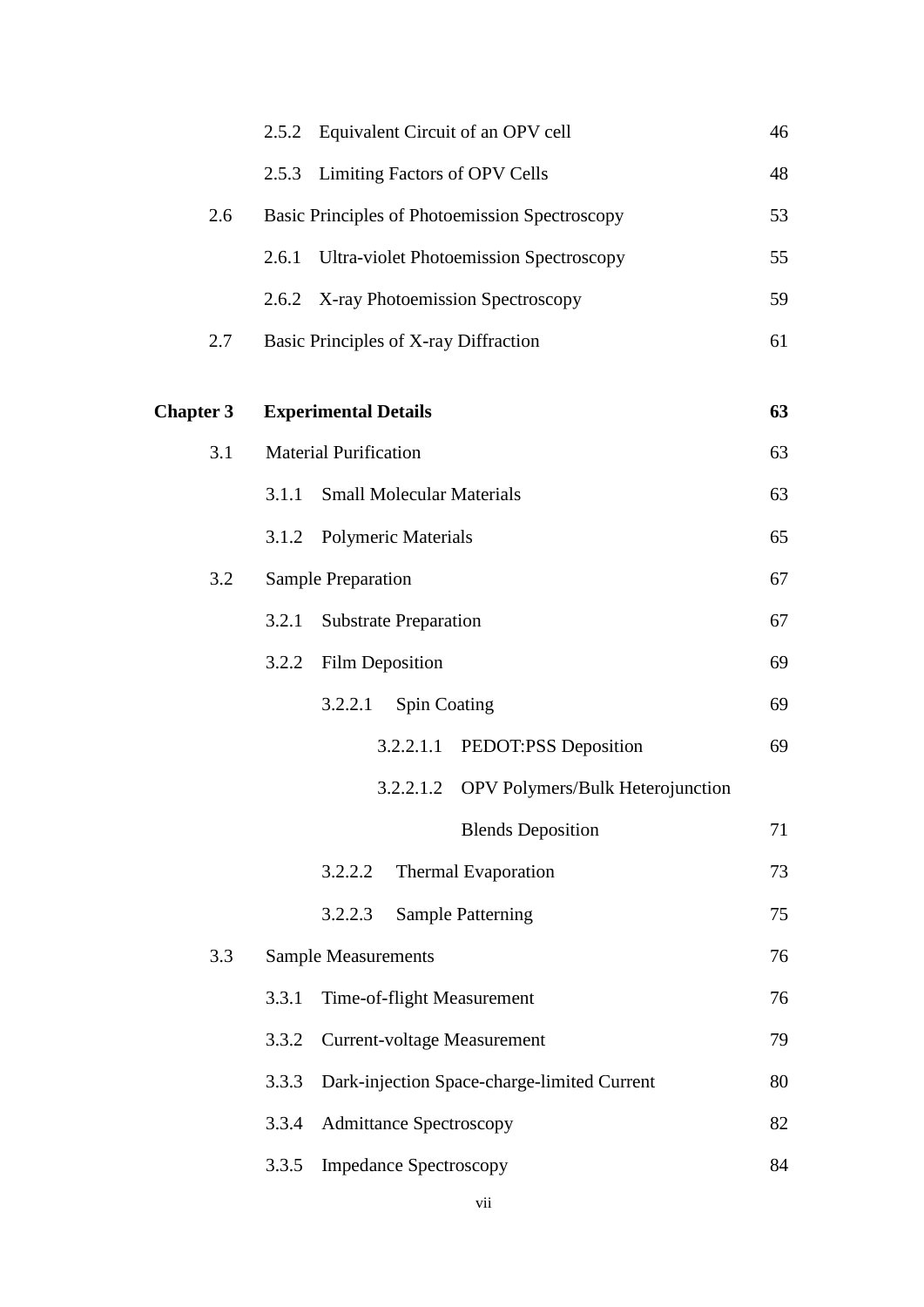|                  | Organic Photovoltaic Cell Measurement<br>3.3.6               | 86  |  |
|------------------|--------------------------------------------------------------|-----|--|
|                  | 3.3.7<br><b>Ultra-violet Photoemission Spectroscopy</b>      | 88  |  |
|                  | Grazing Incident X-ray Diffraction<br>3.3.8                  | 91  |  |
| <b>Chapter 4</b> | <b>Carrier Injection to Organic Photovoltaic Polymers</b>    |     |  |
|                  | with Transition Metal Oxides                                 | 93  |  |
| 4.1              | Introduction                                                 | 93  |  |
| 4.2              | <b>Experimental Details</b>                                  |     |  |
| 4.3              | <b>Results and Discussion</b>                                |     |  |
|                  | 4.3.1<br>Hole Mobilities and Transport Parameters Extraction |     |  |
|                  | by TOF                                                       | 96  |  |
|                  | 4.3.2<br>Characterization of Transition Metal Oxides by      |     |  |
|                  | Photoemission Spectroscopy                                   | 99  |  |
|                  | 4.3.2.1<br><b>XPS</b> Measurements                           | 99  |  |
|                  | 4.3.2.2<br><b>UPS</b> Measurements                           | 103 |  |
|                  | Hole Injection to Poly(2,7-Carbazole) Copolymer<br>4.3.3     | 107 |  |
|                  | Hole Injection to Poly(3-hexylthiophene)<br>4.3.4            | 111 |  |
|                  | Electron Blocking and Trapping Layer for<br>4.3.4.1          |     |  |
|                  | Preventing Electron Leakages into P3HT                       | 111 |  |
|                  | <b>Interfacial Charge Transfer Studies</b><br>4.3.4.2        | 116 |  |
| 4.4              | Summary                                                      | 125 |  |
| <b>Chapter 5</b> | <b>Carrier Transport Properties of Organic Photovoltaic</b>  |     |  |
|                  | <b>Polymers</b>                                              | 127 |  |
| 5.1              | Introduction                                                 | 127 |  |
| 5.2              | <b>Experimental Details</b>                                  |     |  |